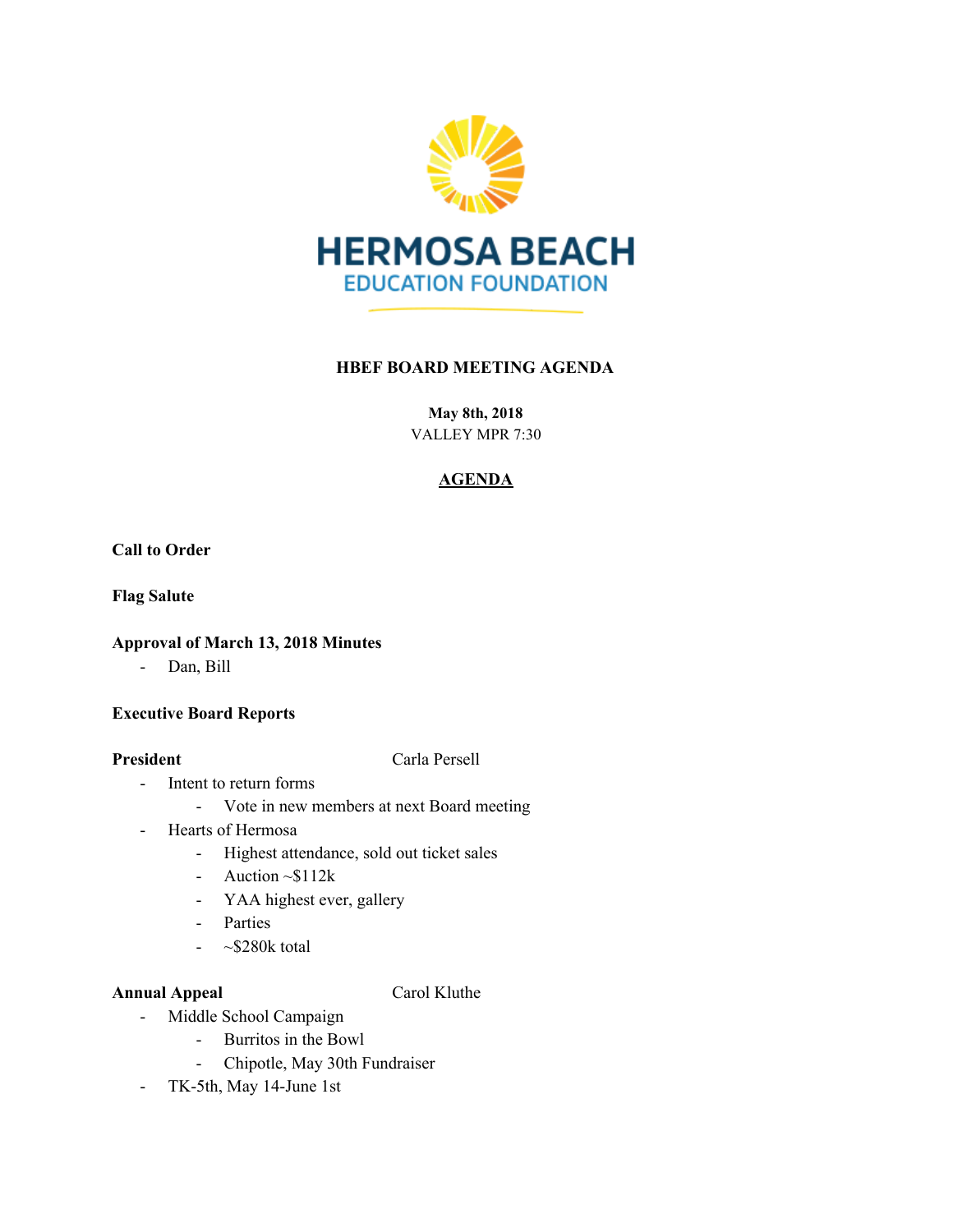- 75% will earn, recess
- 100%, recess + Jamba Juice in the Bowl
- Annual Appeal 2016/17 \$487k, targeting \$550k
- Donors "Educate" and above, raffle
- Communication with Room Parents
- 8th Grade Endowment Legacy Gift
- Matching

## **Treasurer** Dan Inskeep

- Stretch Goal \$1m
- Total Income 944,040.63 (800,109.80 18.0%)
- \$220k gap, given fund to endowment, for \$1m

### **Chief Investment Officer** Bill Miller

- $-$  \$2.2m
- In line with broad market averages

### **Sponsorships** Emily Hegenberger

- Opportunity on Board

### **Operations** Alissa Miller

- No report.

**Secretary** Monica Lopez

- Not present.

**Marketing** Stephen McCall/Jonalyn Morris Busam

- Annual Giving Valley, view
- End of year, strategic recap

### **HBEF Executive Reports**

### **HBEF Upcoming Events:**

### **HVPTO Reports**

Dolphin Dash

- \$68k !!!
- Typically \$30k-\$40k
- Early "ice cream" sign-up incentive, team effort, presence on campus

### Financials

- 2018/19 Total Budget Allocation \$177,000 (2017/18 \$\$169,000)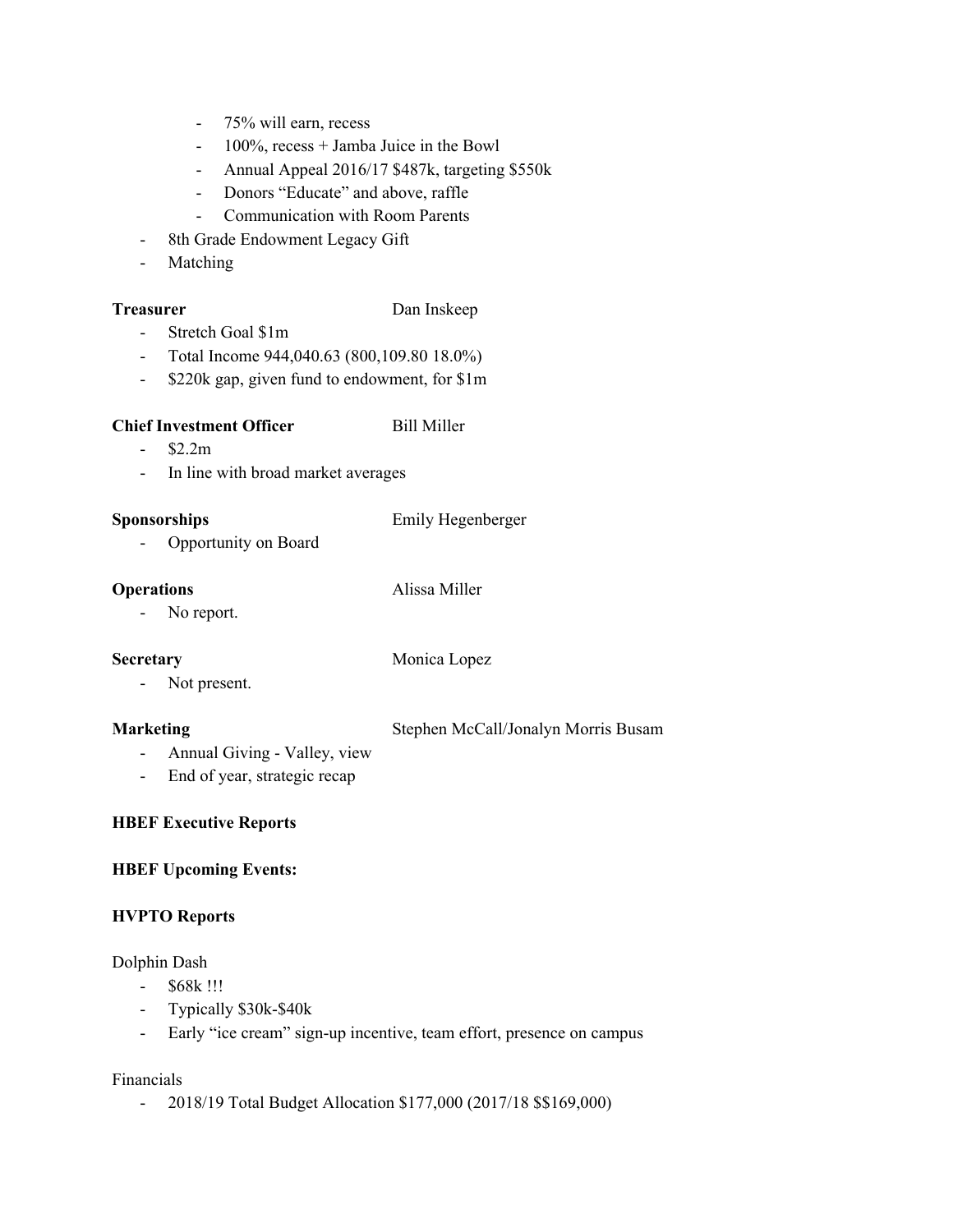Open Volunteer Positions Staff Appreciation Week Father Daughter Dance El Gringo Night Rajun Cajun Yumraiser Son Fun Event View Book Fair Memorial Day Parking Lot Fundraiser Middle School Honor Roll Breakfast Valley Book Fair Gently Used School Supply Drive View Field Day 4th Grade Field Day Parent's Night Out at the Deck 8th Grade Graduation and Dance 5th Grade Beach Day

### **Other Reports**

Superintendent – Pat Escalante

- Board Meeting
	- Pinning Ceremony
	- Facilities & Safety
		- Valley School One entrance, security
		- View not feasible (ADA, Fire), safety committee
		- $1-2-3$  latches
		- Stop the bleed all district training for trauma
		- LA Kings trauma kids
- Kim Recognized
- Board Member Maggie Rose Bove LaMonica on Executive Board
- Police presence on campus

School Board Representative – Jennifer Cole

- Book Club for Community
- Angela, Business Manager, retiring
- Emergency meeting separating out traffic report

View and Valley Principals – Sylvia Gluck and Kim Taylor

- Valley recognized as 2018 Distinguished School, Mind Up
- Valley recognized for exemplary award for nutrition & PE
- Dolphin Dash success